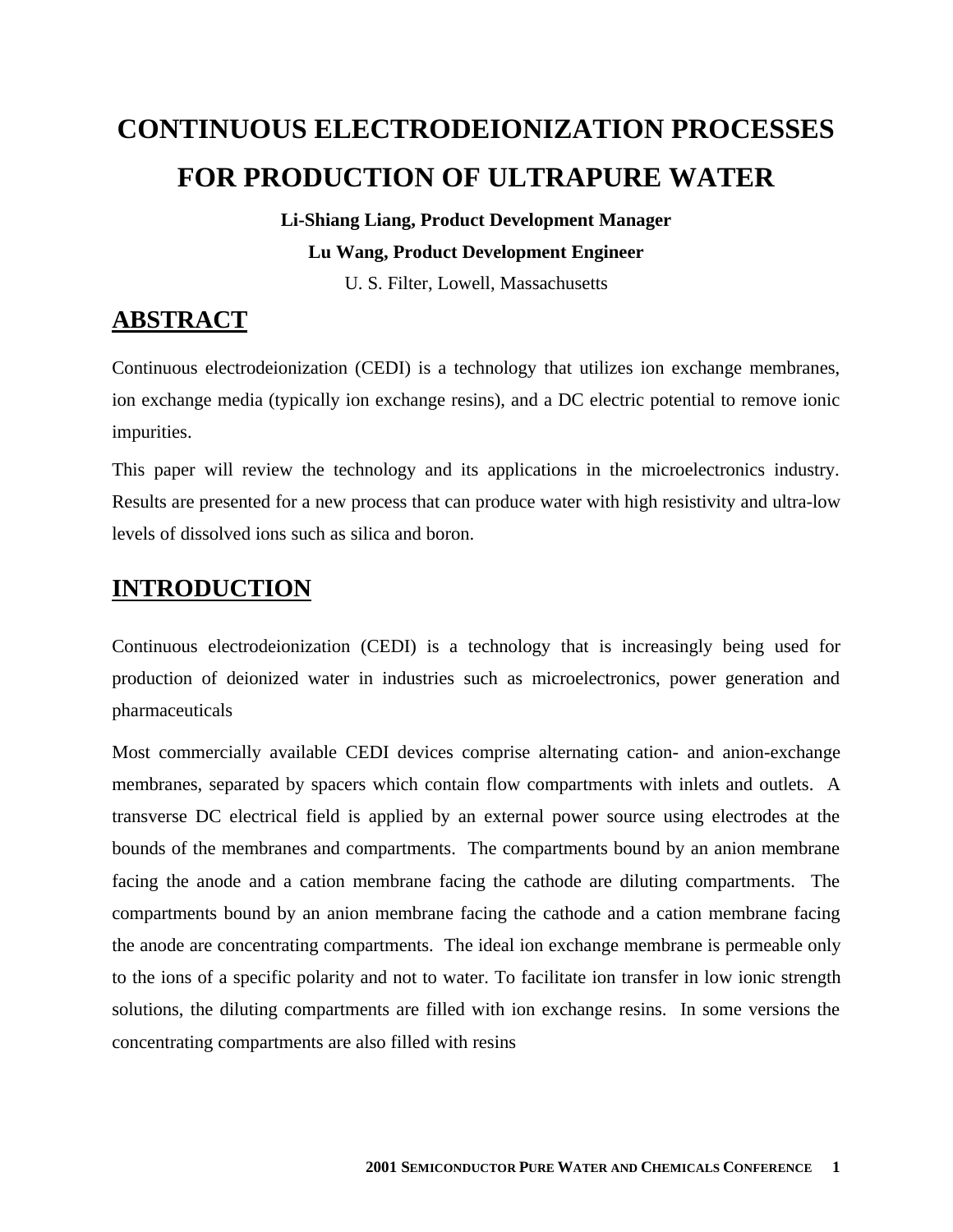

Figure 1 illustrates the removal of ions in a CEDI device. Cations in the feed water to the diluting compartments are adsorbed onto the cation exchange resins and are transported under the applied electric field towards the cathode. Once a cation passes through the cation membrane into the adjacent concentrating compartment, its progress is blocked by the anion membrane on the other side of the compartment. The converse applies to the anions. The result is that the diluting compartments are depleted of ions and the concentrating compartments are concentrated with ions.

CEDI devices are available in either plate and frame design, similar to a filter press, or spiral wound design. In this paper we will limit our discussion to the more common plate and frame devices, in which alternating flat diluting and concentrating cells are stacked between the electrodes and sandwiched together with some type of closing mechanism. Increasing the number of cell pairs (one dilute and one concentrate cell) increases the capacity of the unit.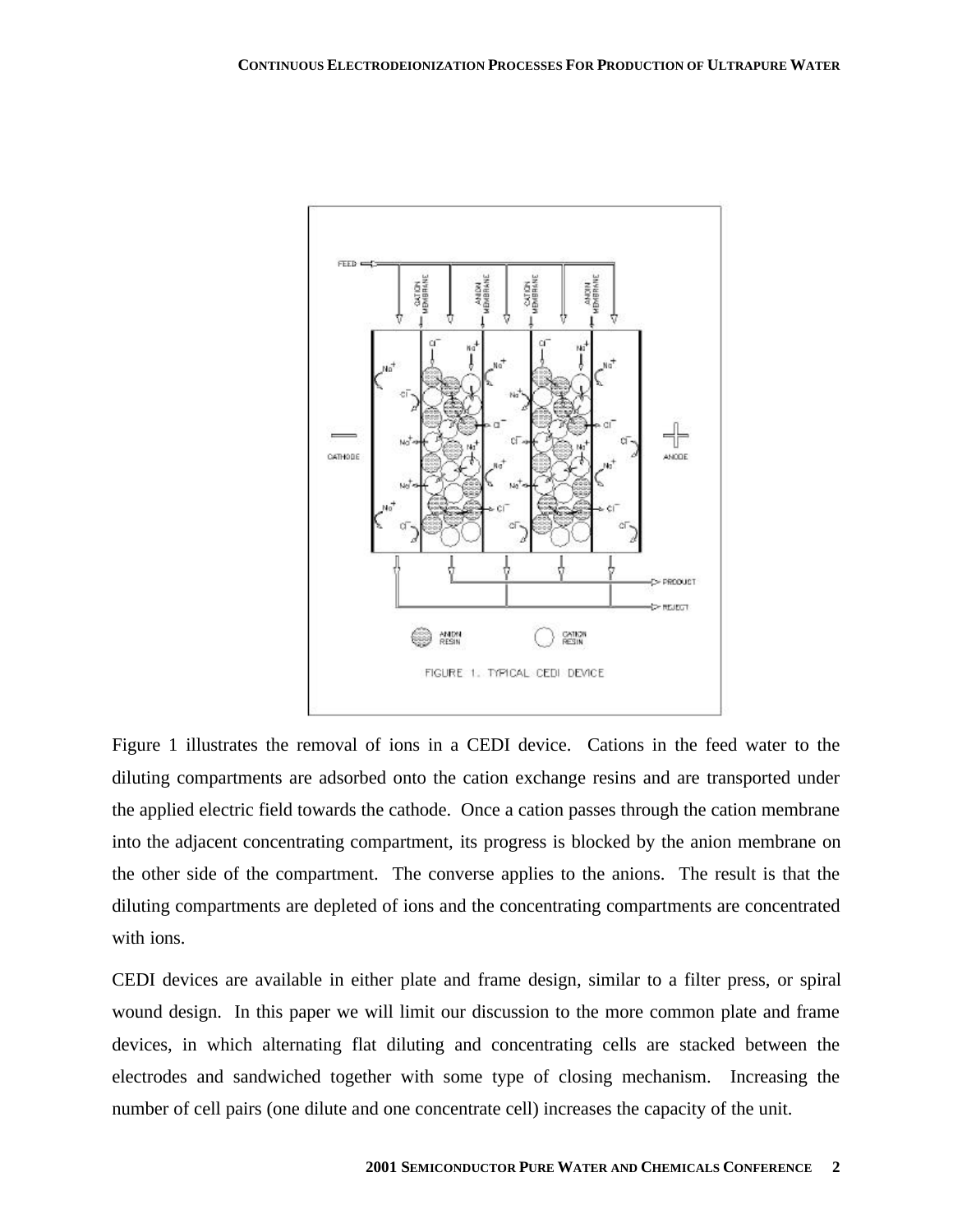Plate and frame devices can be broken down into two major subsets: thin cell and thick cell, based on the thickness of the diluting compartments. For the purposes of this paper, thin cell devices have diluting cell thickness of 2-3 mm, vs. 8-10 mm for the thick cell.

### **THIN CELL CEDI**

CEDI devices with thin cells are well established in the market. An example is the CDI<sup>TM</sup> (continuous deionization) product line from U. S. Filter, which was first commercialized in 1987 [1]. The diluting compartment for these devices is typically filled with mixed ion exchange resins. The concentrating compartments are filled with an inert mesh, which separate the membranes and improve flow distribution.

In the production of ultrapure water, the feed to a CEDI device is pretreated with reverse osmosis. This water contains low amounts of dissolved, ionized solids (in the range of 10 ppm as CaCO<sub>3</sub> or less) and some weakly ionized substances such as carbon dioxide, silica, boron, and slightly polar organics.

Ions are removed by two different mechanisms in a thin cell, mixed bed CEDI device. In a dilute solution, the concentration of mobile ions, and therefore the ionic conductance, is much higher in the ion exchange resins than in the bulk solution. Strongly ionized substances are removed first in the top portion of the bed, with the ion exchange resin simply acting as a conductor to speed the passage of ions from the dilute compartment through the respective membrane, and into the concentrating compartment. This removal mechanism is shown in Figure 1 and is referred to as enhanced transport.

As the concentration of strongly ionized substances in the bulk solution is depleted, the electric field (voltage gradient) at the interfaces between anion and cation resins or between resins and membranes of different polarity can become large enough that water splitting occurs. The resulting  $H^+$  and OH<sup>-</sup> ions convert and maintain the resins in the regenerated state where weakly ionized substances can react, become ionized and be moved into the concentrating stream. This removal mechanism is referred to as electro-regeneration [2].

The properties of ion exchange resins and membranes can be optimized for removal of ionic species of interest. For example, the use of low cross-linked, high water content anion resins and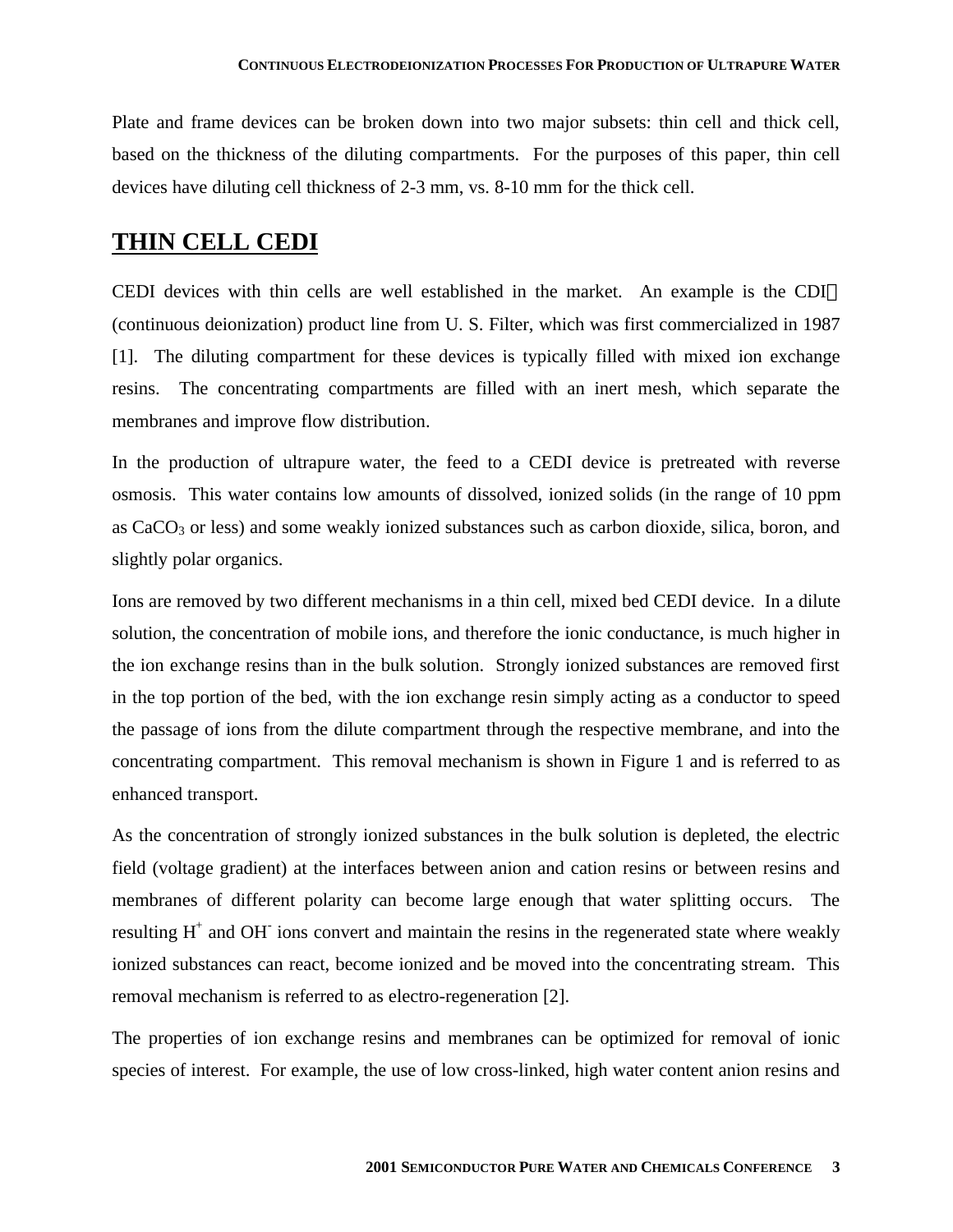#### **CONTINUOUS ELECTRODEIONIZATION PROCESSES FOR PRODUCTION OF ULTRAPURE WATER**

membranes can dramatically improve silica removal by increasing the intra-particle diffusion rate. This has been in practice for thin cell CEDI devices for several years [3].

Water splitting is critical for the removal of weakly ionized species like silica, carbon dioxide, and boron. From Faraday's law, current is a direct indication of ionic transport rate through the membrane. The amount of current above that needed for ionic transport is used primarily to move the  $H^+$  and OH<sup>-</sup> ions and is indicative of the amount of water splitting (neglecting other inefficiencies).

Increasing the current requires increasing the voltage and/or lowering the module electrical resistance. Increasing the voltage imparts several drawbacks including increased safety risks and decreased reliability. Efforts to reduce the overall module resistance have focused on:

- 1. Development of strongly acidic and strongly basic ion exchange membranes that can catalyze the water splitting reaction [4] and improve weak ion removal.
- 2. Reduction of the resistance of the concentrating stream.

With ion exchange resin in the diluting cell and inert screen in the concentrating cells, the concentrating stream becomes the limiting resistance in a module. Several methods have been developed to reducing that resistance:

1. Recirculation of the concentrate stream in a feed and bleed configuration, which increases the concentration and therefore the conductivity of the concentrate stream. In addition, the overall water recovery is increased. By increasing the velocity of the stream, boundary layer film thickness is reduced on the concentrate side of the ion exchange membranes, especially important when treating high salinity feed waters.

Concentrate recirculation requires the use of a pump and additional ancillary equipment for control such as motor starters and throttling valves. This adds complexity to the system design and increases overall cost. In systems with fluctuating operating conditions, operation or adjustment of the pump can make the process more labor intensive. The power required to operate the pump can be a significant portion of the total power consumption of the system. In a typical scenario, an industrial thin-cell CEDI system consumes about 1 kilowatt-hour per thousand gallons of product water (KWh/kgal), with two-thirds of that for the pump.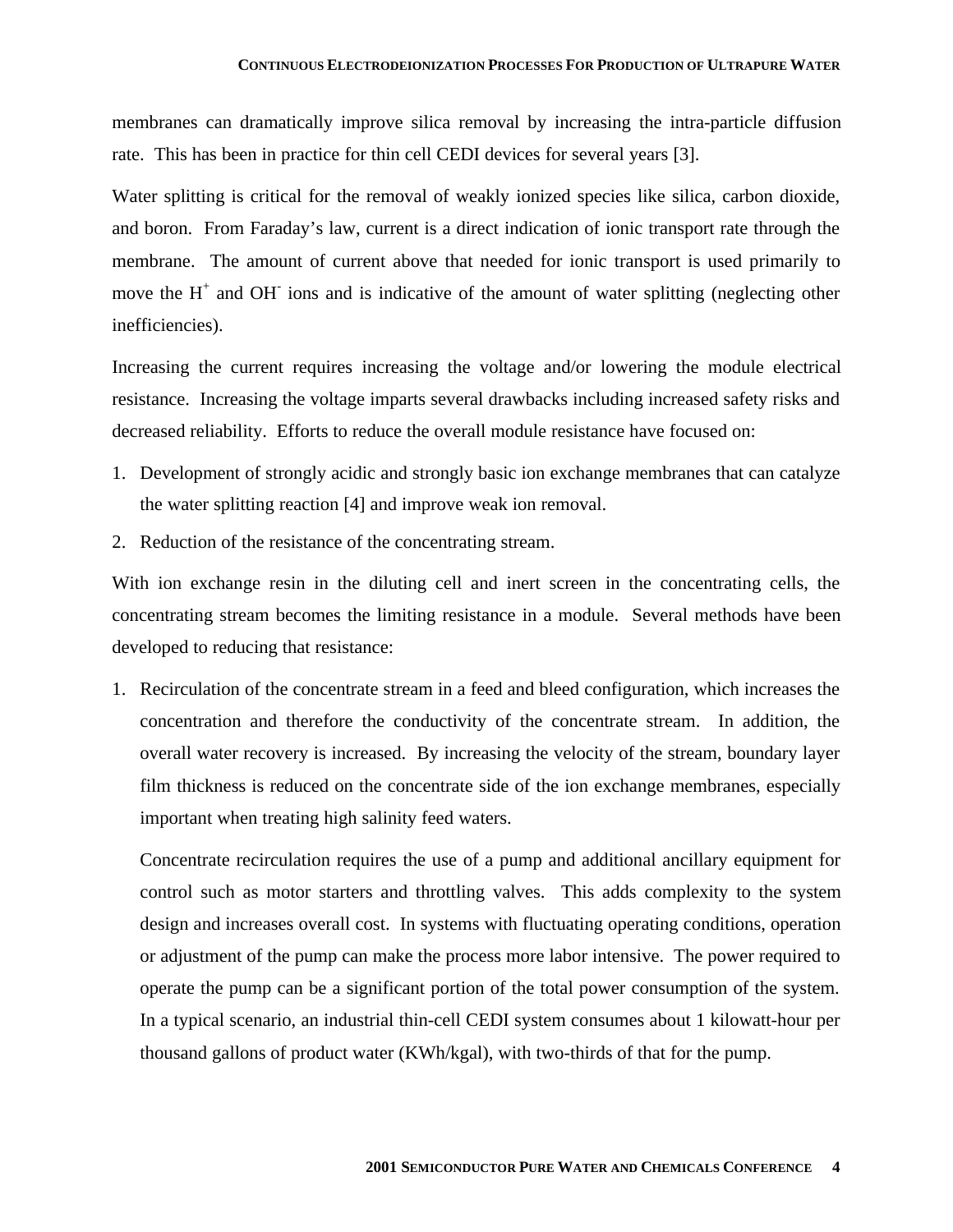- 2. Addition of ion exchange resin to the concentrate compartment [5]. This change nearly halved module resistance and allowed a doubling of throughput at the same level of deionization. Addition of resin not only improved the overall electrical resistance but also reduced boundary layer film thickness by providing a path for transport away from the concentrate side of the membrane.
- 3. Injection of a salt solution into the concentrate stream. This approach has the disadvantages of introducing a chemical into the deionization process and producing a reject stream with high salinity that may prevent its recycle or reuse. The high salinity also facilitate back diffusion of ions from the concentrate to the dilute if the membranes are not ideally selective, and increases the possibility of salt bridging and electrical shorting if there is an external leakage.

Most commercial thin-cell systems today incorporate one or more of the above approaches to reducing module resistance. Current CDI™ systems, for example, use resin filled concentrate compartments and concentrate recirculation to improve performance.

### **THICK-CELL CEDI**

Transport of ions through the resin bed in the diluting compartment requires continuous paths of resins of the same polarity. The probability that such paths exist from one side of the compartment to the other in a mixed bed decreases as the cell thickness increases. Water splitting can still occur at dissimilar resin/resin and resin/membrane interfaces, but much of the H<sup>+</sup> and OH<sup>-</sup> ions will recombine when they encounter the counter ions travelling in the opposite direction. In one study, the performance of one thick cell mixed bed device was found to be inferior to two thick cell separate bed devices [6].

The majority of thick cell CEDI devices therefore do not use mixed beds. Instead, separate layers or zones of resins of one polarity span the distance from one membrane to another (see Figure 2). In each layer or zone, the transport of ions of only one polarity is enhanced. For example, in the layers of anion exchange resins, the transport rate of anions is much higher than that of the cations. Depletion of anions at the interface between anion resin and adjacent cation membrane will cause water splitting to occur at the interface. The resulting OH- ions replaces the anions removed and maintain current. The OH-ions also regenerate the anion resins, and the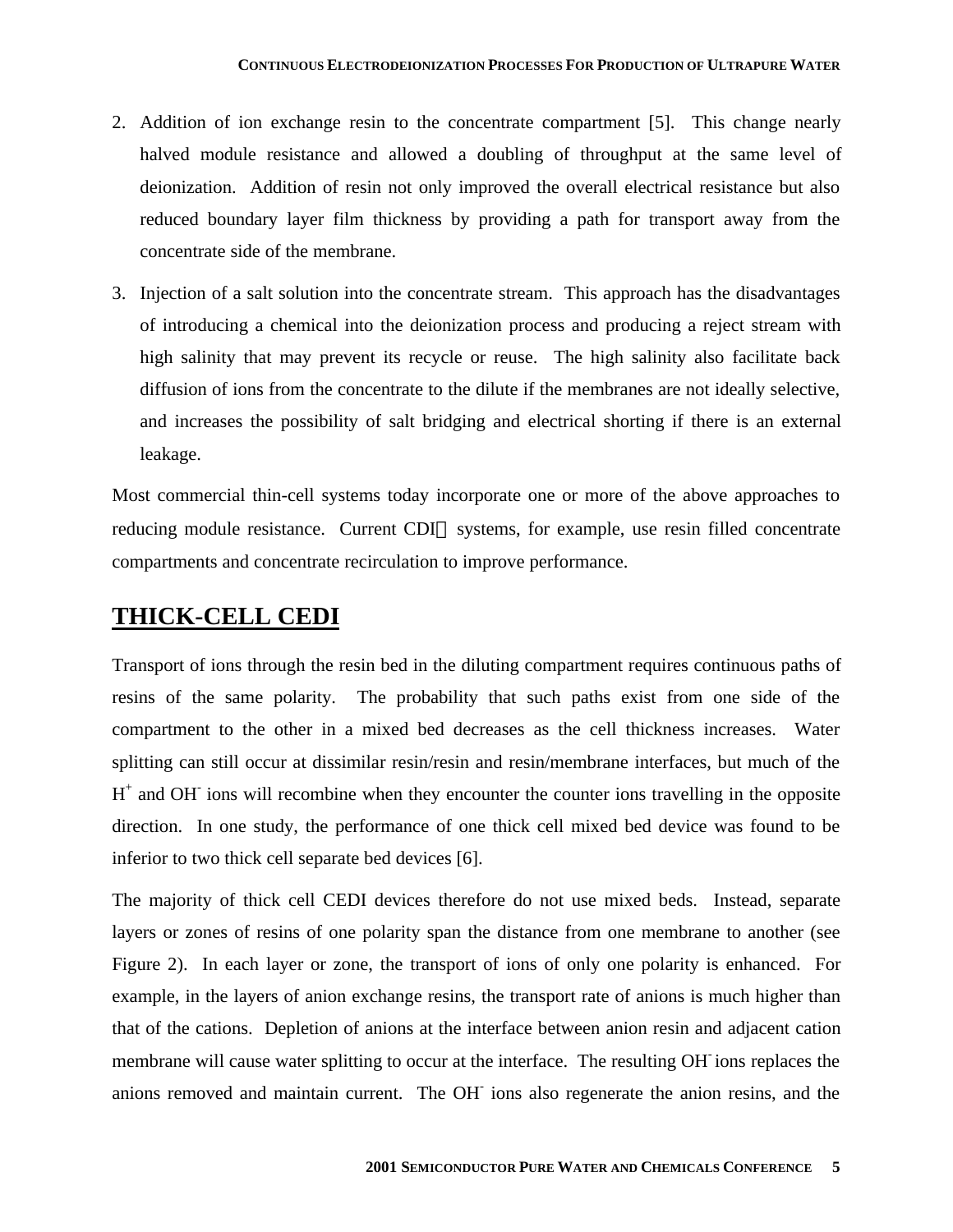increased pH results in dissociation of weak acids such as  $H_2CO_3$  and  $H_2SiO_2$ , and enhances their removal as anions. The converse occurs in a layer of cation resins. The pH in a layered device therefore alternates from basic in the anion layers to acidic in the cation layers. Ions of alternating polarity are removed as the water flows through the layers. In a thick cell CEDI device, water splitting is critical for removal of both weak *and* strong ions.



#### CLUSTERED BED

Thick cell CEDI devices were commercialized in 1996 by E-Cell Corporation when the first pilot units were installed [7]. These are of the clustered-bed configuration, where the cation resins are in cylindrical plugs surrounded by anion resins [8]. The axes of the cylinders are perpendicular to the membranes, and the plugs therefore form zones of cation resins that span the distance from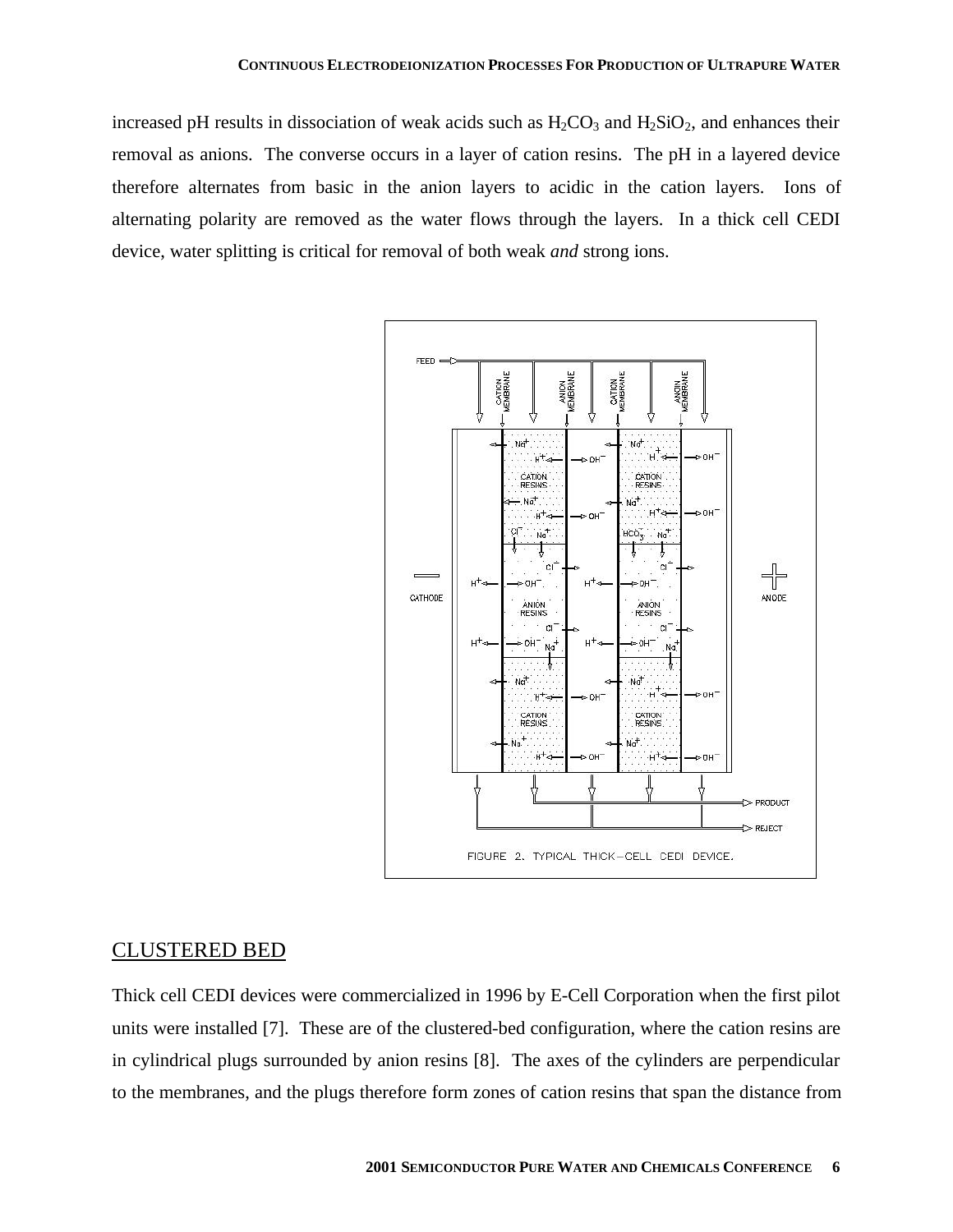one membrane to the other. In order to fill the cell with the clusters, an inert binder was used to hold the resin in place. The concentrate cells were filled with open screens. To lower the resistance, continuous injection of a sodium chloride solution into the concentrate stream is a common practice in the application of this design.

### LAYERED BED

Thick cell devices with the layered beds of resins in the diluting compartments were first piloted in 1995 and commercialized by U.S. Filter in 2000 as the CDI-LX<sup>™</sup> product line. The composition and type of resins in the layers, as shown in Figure 4, can be selected to enhance removal of specific ions. The concentrating compartments are thinner than the diluting compartments and are filled with cation resins to reduce the electrical resistance.

Typical performance of a CDI-LX module is shown in Table A. The feedwater was softened and treated by single pass reverse osmosis. The results show the effects of temperature and current on product resistivity and silica removal. Temperature affects the rate of water splitting and diffusion of ions through the resins, both of which are critical to performance of thick-cell CEDI devices.

|                                      |       | Feed Temperature 17 <sup>o</sup> C | Feed Temperature 10 <sup>o</sup> C |       |  |
|--------------------------------------|-------|------------------------------------|------------------------------------|-------|--|
| Feed Conductivity ( $\mu$ S/cm)      | 6.61  | 6.51                               | 6.45                               | 5.94  |  |
| Feed $CO2$ (ppm)                     | 1.88  | 1.88                               | 1.88                               | 1.88  |  |
| Feed Silica (ppb)                    | 313.5 | 326.5                              | 315.5                              | 249.5 |  |
| Product Resistivity ( $M\Omega$ -cm) | 16.2  | 17.2                               | 14.3                               | 16.3  |  |
| Product Silica (ppb)                 | 13.5  | 3.5                                | 27.5                               | 6.5   |  |
| Product Silica removal (%)           | 95.7  | 98.9                               | 91.3                               | 97.4  |  |
| Current (Amps)                       | 3.21  | 6.01                               | 3.22                               | 5.99  |  |

Table A. Effect of temperature and current on performance of thick-cell CEDI device

### MECHANICAL ADVANTAGES OF THE THICK CELL DESIGN

In a thin cell device, sealing between the membranes and the spacers is usually achieved by using flexible membranes as gaskets or by bonding the membranes to the spacers with adhesives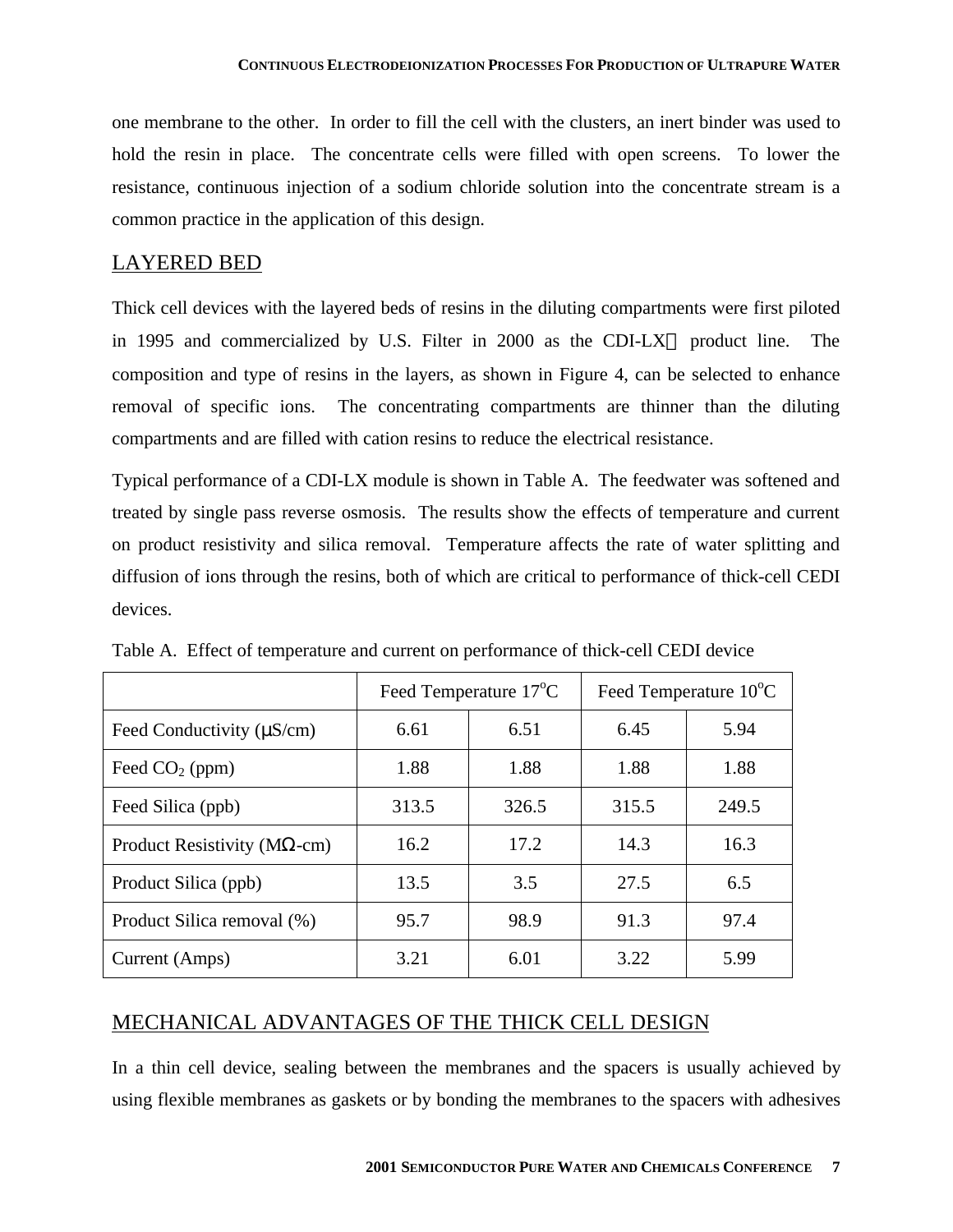#### **CONTINUOUS ELECTRODEIONIZATION PROCESSES FOR PRODUCTION OF ULTRAPURE WATER**

or by thermal welding. Thermal bonding requires spacer materials that have similar melting temperature to the membranes, such as polyethylene. Thin cell devices are typically designed for operating pressure of 40-60 psig.

In the CDI-LX modules, the thicker spacers in thick-cell devices allow for O-ring seals, which can increase operating pressure to over 100 psig at temperature above 45°C, with zero leakage. The spacer material can be chosen purely for its mechanical and thermal properties. Engineering plastics now available can allow heat sanitization to 80°C, thereby eliminating the requirement for chemical sanitization in the event of bacterial fouling in the water system. Recent tests have shown that a thick-cell layered bed device can be hot water sanitized 156 times, corresponding to one cycle every week for three years, with no degradation in module performance.

### **APPLICATION TO MICROELECTRONICS**

The combination of reverse osmosis and continuous electrodeionization provides a chemical-free alternative to conventional ion exchange demineralization. This hybrid process has been widely used in producing pharmaceutical-grade water, and is becoming more common in the production of ultrapure water for power plants and for microelectronics manufacturing. In this section we will summarize the performance of several CEDI installations.

### MATSUSHITA DENSHI (NATIONAL/PANASONIC) IN SINGAPORE

A new water treatment system was installed in 1997 at this factory to replace the original chemically regenerated mixed bed deionizers [9]. The system incorporated three main demineralization technologies: single pass reverse osmosis (RO) for bulk, or roughing demineralization, continuous electrodeionization (CEDI) for makeup demineralization, and mixed bed bottles for final polishing. By employing CEDI and non-regenerable mixed bed polishers, the use of acid and caustic for the DI water system was completely eliminated.

Water from the raw water tank is pretreated by a multi-media filter and a granular activated carbon filter. A polyacrylic acid type antiscalant is injected to prevent formation of mineral deposits on the RO membranes, and bisulfite is injected to provide additional assurance that the thin film composite polyamide RO membranes are never exposed to an oxidant such as chlorine. The RO feed water is then further pretreated by 1-micron cartridge filtration. The RO system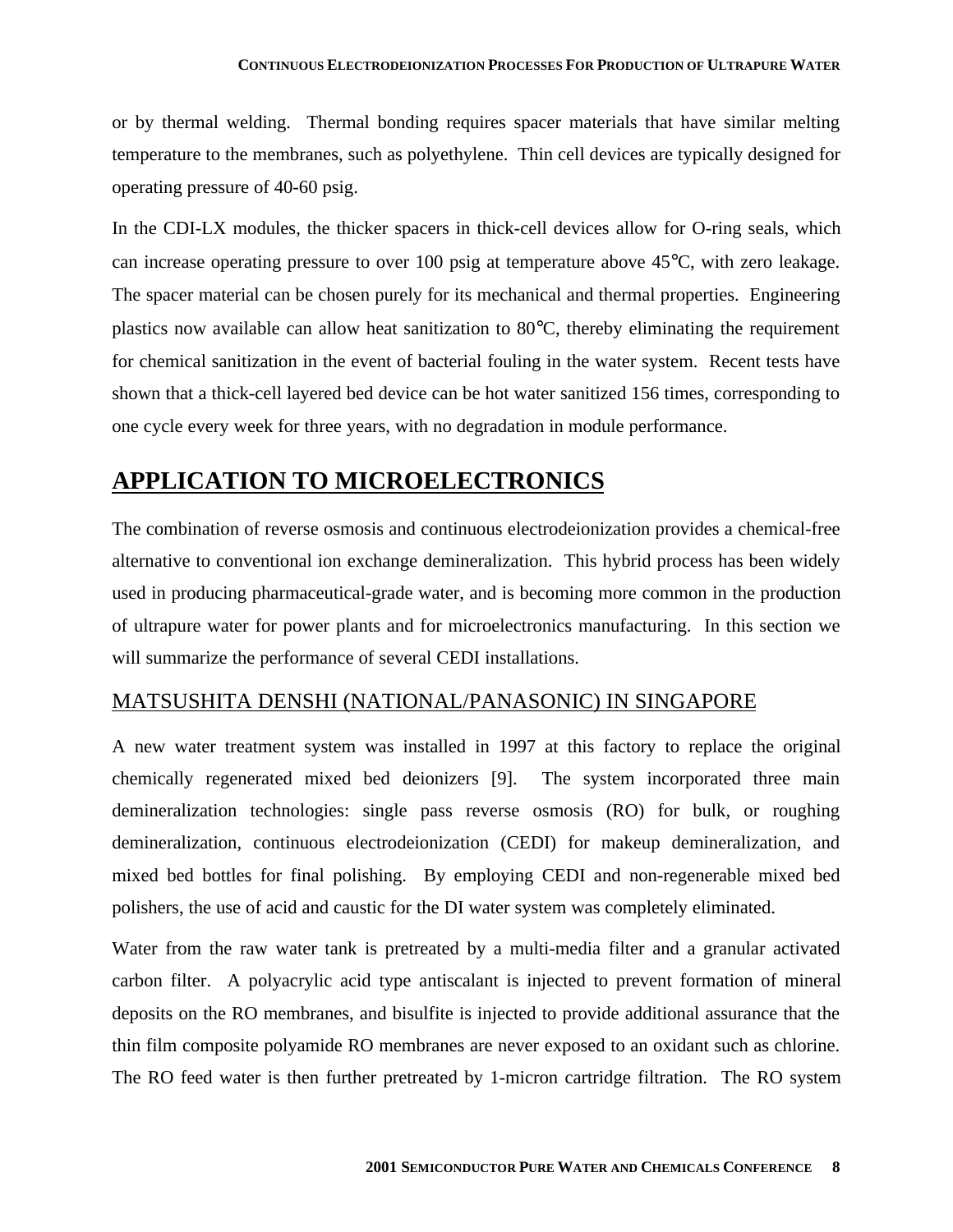operates at about 75% water recovery and operates in start/stop mode based on the level of water in the RO product tank.

The continuous electrodeionization system consists of a single plate-and-frame CDI<sup> $M$ </sup> module with 240 product compartments. This device is of the thin-cell design, using mixed-bed ion exchange resin filler in the dilute compartments and gasketed screen-type spacers in the concentrate compartments. This CDI system includes a concentrate recirculation pump to allow operation at about 90% water recovery. Unlike the RO system, the CDI system operates continuously, always feeding water into the nitrogen-blanketed DI tank. This maintains high CDI product resistivity and minimizes the possibility of bacterial growth, due to the bacteriostatic effect of the electric field. If the DI tank fills up, it will then overflow back to the RO product tank. PVC piping is used through the pretreatment, RO and CEDI systems and into the DI water tank.

Product from the CDI system is further polished by low-TOC mixed bed polishers, 1-micron cartridge filters, disinfecting UV, and 0.2-micron final filters. Polypropylene (PP) piping is used for these polishing loops.

The RO/CDI system was commissioned in July 1997 and has now been operating successfully for over three years. Operation of the plant has met expectations in terms of reliability and online performance, and has consistently met the contract specification for final product water quality. In addition, the manufacturing facility achieved ISO 14001 certification in December 1997.

Over the past three years, the CDI product water quality has stayed fairly constant at 15 - 16 mΩ-cm in spite of decrease in RO performance, and the polishing mixed beds have consistently produced 18 m $\Omega$ -cm. The CDI flow rates and pressure drops have also remained relatively stable throughout the three years of operation, an indication that there has not been significant scaling or fouling of the CDI module.

The final product water for this system has periodically been sent to an outside laboratory for analysis. Some of these results are given in Table B, and they show that the RO/CDI system produces higher quality water than did the old mixed bed demineralizer system.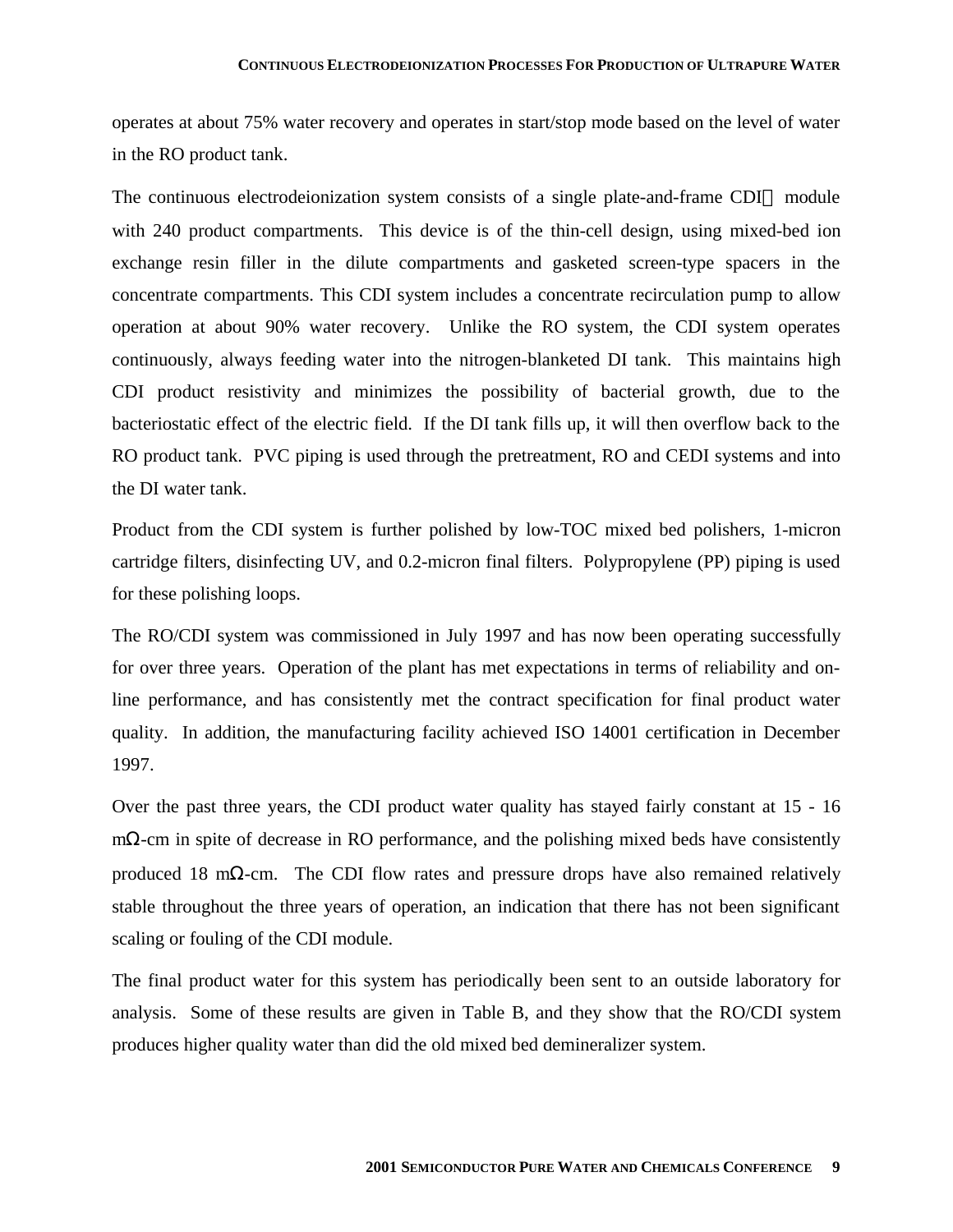|                 | April 1997                | <b>July 2000</b>      |  |  |
|-----------------|---------------------------|-----------------------|--|--|
|                 | Original mixed bed system | RO/CDI system         |  |  |
| Sodium, ppb     | 0.1                       | Below detection level |  |  |
| Silica, ppb     | 15                        |                       |  |  |
| TOC, ppb        | 132                       |                       |  |  |
| TCC, cfu/100 mL | 106                       | $<$ 1                 |  |  |

Table B: Analysis of deionized water

Overall the RO/CDI system has resulted in 37-46% annual savings in operating costs relative to the conventional DI system.

## 450 GPM (100 M<sup>3</sup>/HR) MAKEUP DI SYSTEM

This system provides makeup DI water for semiconductor wafer fabrication. Deionization is accomplished by two-pass RO, followed by CEDI and non-regenerable mixed bed DI. The CEDI modules are of thin cell design.

The installation has been in operation for over 6 years. The CEDI product typically contains less than 5 ppb silica and TOC, with resistivity greater than 16 m $\Omega$ -cm. The product is of high enough quality that the life of the mixed bed resins is generally over 1 year [9].

### <u>70 GPM (16 M<sup>3</sup>/HR ) DI WATER RECLAIM</u>

This system was installed to reclaim back grind wastewater. The wastewater is first pretreated by microfiltration, and then deionized with a thin-cell CEDI system with resin filling in both the dilute and concentrate compartments. The system has been in continuous operation for over 4 years, with typical CEDI performance of over 17 mΩ-cm product water resistivity and greater than 99.7% removal of most ions (see Table C) [9].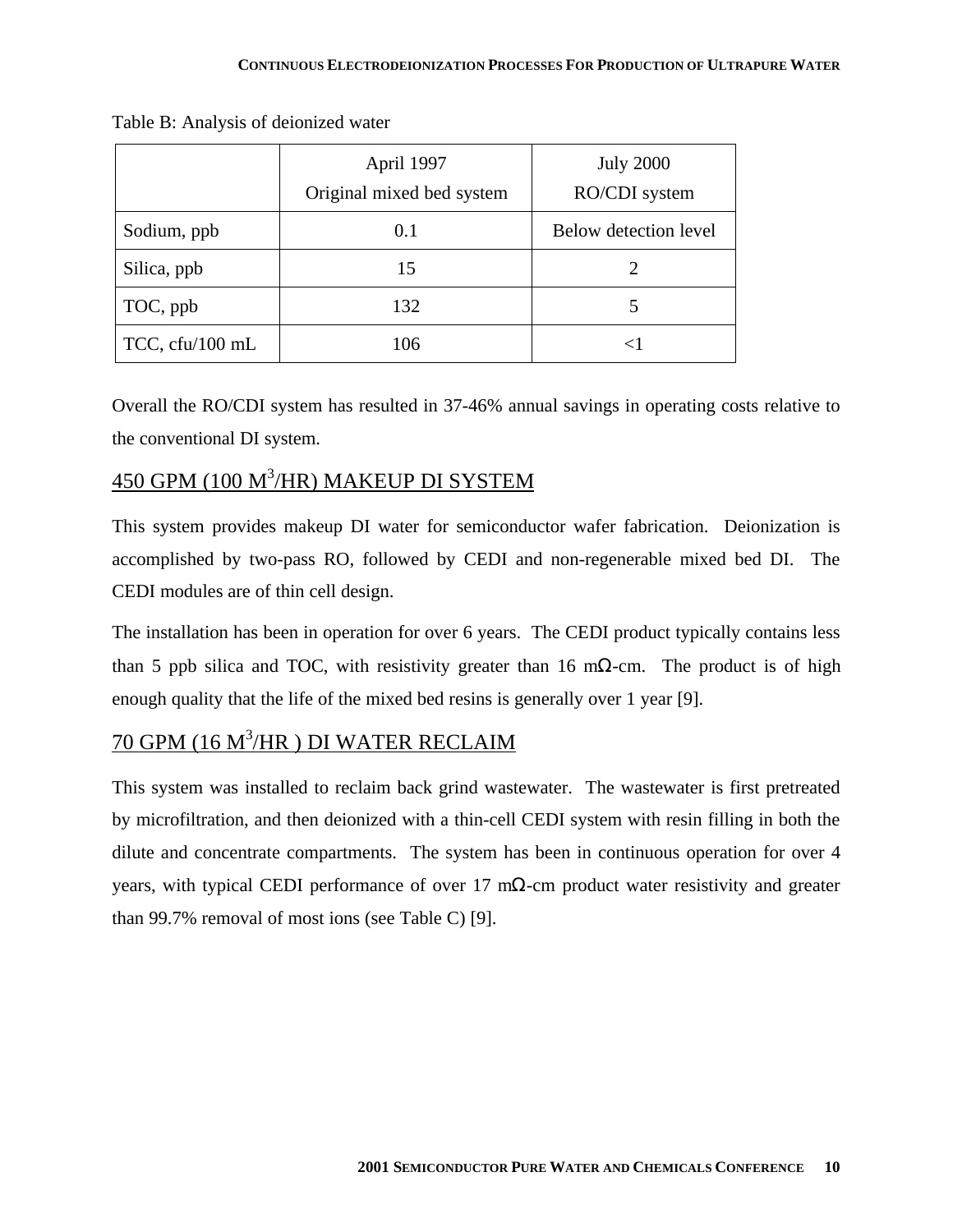| Solute       | % Removal | <b>CDI</b> Feed | <b>CDI</b> Product |
|--------------|-----------|-----------------|--------------------|
| Ammonium     | >99.73    | 3.7             | < 0.01             |
| <b>Boron</b> | >99.7     | 3.4             | < 0.01             |
| Calcium      | 99.96     | 227             | 0.1                |
| Magnesium    | >99.85    | 6.5             | < 0.01             |
| Nitrate      | >99.96    | 54.1            | < 0.02             |
| Potassium    | 99.92     | 12.8            | 0.01               |
| Sodium       | 99.82     | 5.46            | < 0.01             |
| Chloride     | 99.85     | 63.8            | 0.097              |
| Sulfate      | 98.5      | 8.6             | 0.129              |
| Silica       | >96.2     | 26              | $<$ 1              |

Table C. Performance of CDI system for reclaiming DI water (all concentrations are in ppb)

# 100 GPM (22 M<sup>3</sup>/HR) DI MAKEUP SYSTEM UTILIZING THICK-CELL MODULES.

A 100 gpm  $(22 \text{ m}^3/\text{hr})$  CDI-LX system was installed in December, 2000 at Honeywell Solid State Electronics Center to replace a two bed demineralizer system. The primary motivation of the customer was to eliminate the chemicals needed for regeneration [10]. The pretreatment is either single pass or double pass RO, depending on the water demand. The CEDI product will be polished by mixed bed DI. Startup is planned in January 2001.

### **FURTHER ADVANCES IN CEDI PERFORMANCE**

In all CEDI applications describes earlier, the product from the CEDI devices is further polished by mixed bed DI prior to end use or prior to introduction into a DI loop. The life of the mixed bed DI may be limited by breakthrough of the weakly ionized species such as silica and boron.

We are currently working on improving the deionization performance of the CEDI devices to minimize the ionic loading on the mixed beds and, ultimately, to eliminate the requirement for the mixed bed altogether.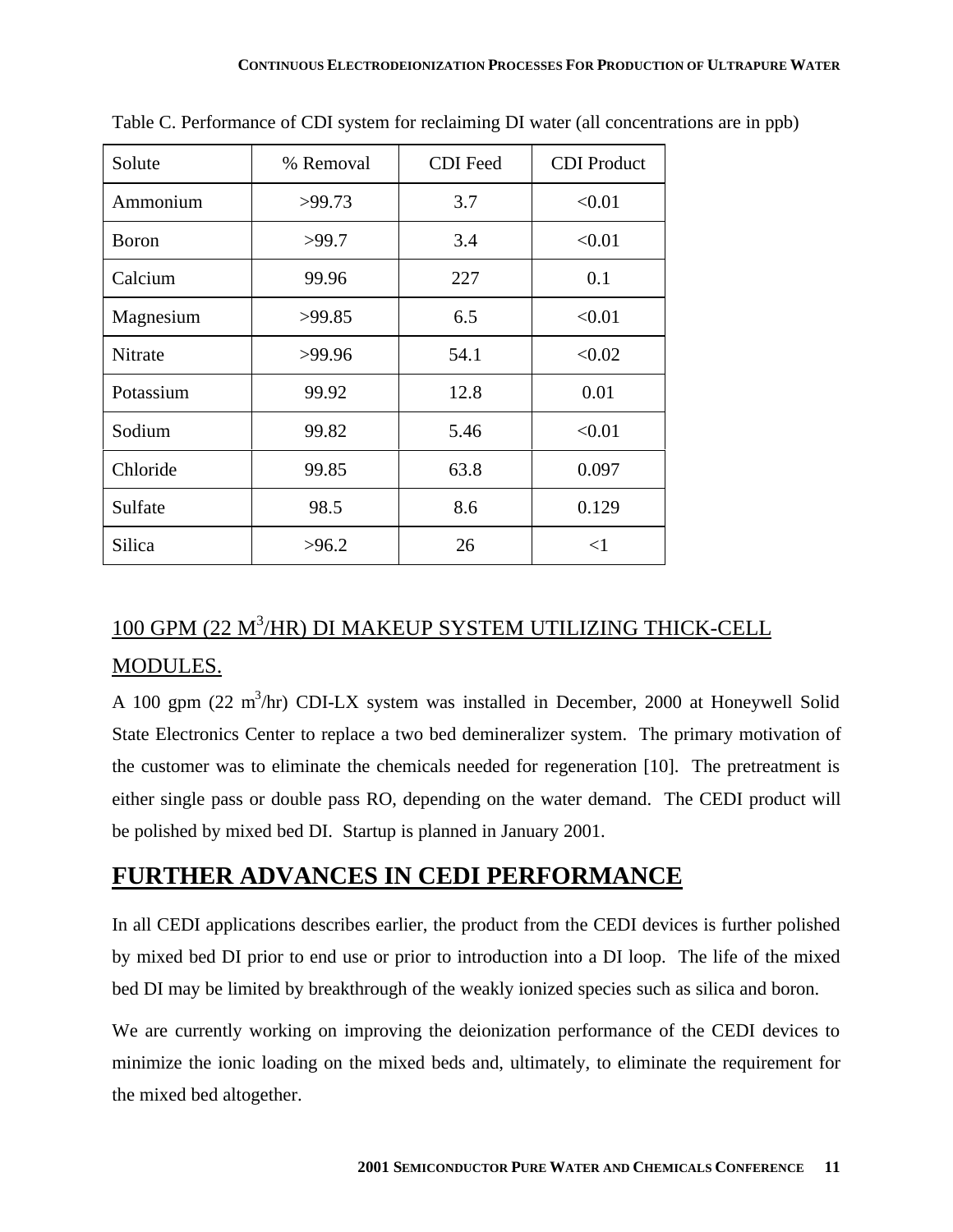Preliminary results are promising. Table D shows the results of a recent test with a thick cell layered bed system [11]. The feedwater was RO permeate with conductivity of 7  $\delta$ S/cm with 2 ppm of carbon dioxide. Samples of the RO permeate, the CEDI product, and the product water from a separate mixed bed DI system were submitted to an outside laboratory at the same time for comparison. The DI sample was from a high-purity polishing cartridge that contains specially treated resins and inert plastics. Pretreatment for the cartridge consisted of softening, reverse osmosis and chemically regenerated mixed bed ion exchange. The piping and valves on the CEDI system was of PVC material.

Over 80 different elements and ions were analyzed for. Only those detected are presented in the table. It is very interesting to note the concentration of boron in the mixed bed product, 190 ppt, whereas it was below the detection limit  $(DL)$  ( $\leq$ 50 ppt) in the CEDI product water. The boron removal for the CEDI was greater than 99.6% and the silicon (silica) removal was greater than 99.5%.

The work is ongoing and additional results will be presented at the conference.

|                                       |  |  |  |  | Table D. Water analysis for the thick-cell CEDI system configured for production of ultrapure |  |
|---------------------------------------|--|--|--|--|-----------------------------------------------------------------------------------------------|--|
| water (all concentrations are in ppb) |  |  |  |  |                                                                                               |  |

| Component     | <b>RO</b><br>Product | <b>CEDI</b><br>Product | Removal<br>$(\% )$ | <b>MB</b><br>Product | Detection<br>Limit |  |  |
|---------------|----------------------|------------------------|--------------------|----------------------|--------------------|--|--|
| Anions by IC  |                      |                        |                    |                      |                    |  |  |
| Chloride      | 750                  | $\ast$                 | >99.99             | $\ast$               | 0.02               |  |  |
| Nitrate       | 58                   | $\ast$                 | >99.96             | $\ast$               | 0.02               |  |  |
| Phosphate     | 27                   | $\ast$                 | >99.92             | $\ast$               | 0.02               |  |  |
| Sulfate       | 210                  | $\ast$                 | >99.97             | $\ast$               | 0.05               |  |  |
| Cations by IC |                      |                        |                    |                      |                    |  |  |
| Sodium        | 1100                 | 0.24                   | >99.97             | $\ast$               | 0.01               |  |  |
| Ammonium      | $\overline{7}$       | $\ast$                 | >99.28             | $\ast$               | 0.05               |  |  |
| Potassium     | 26                   | $\ast$                 | >99.92             | $\ast$               | 0.02               |  |  |
| Calcium       | 6                    | $\ast$                 | >99.66             | $\ast$               | 0.02               |  |  |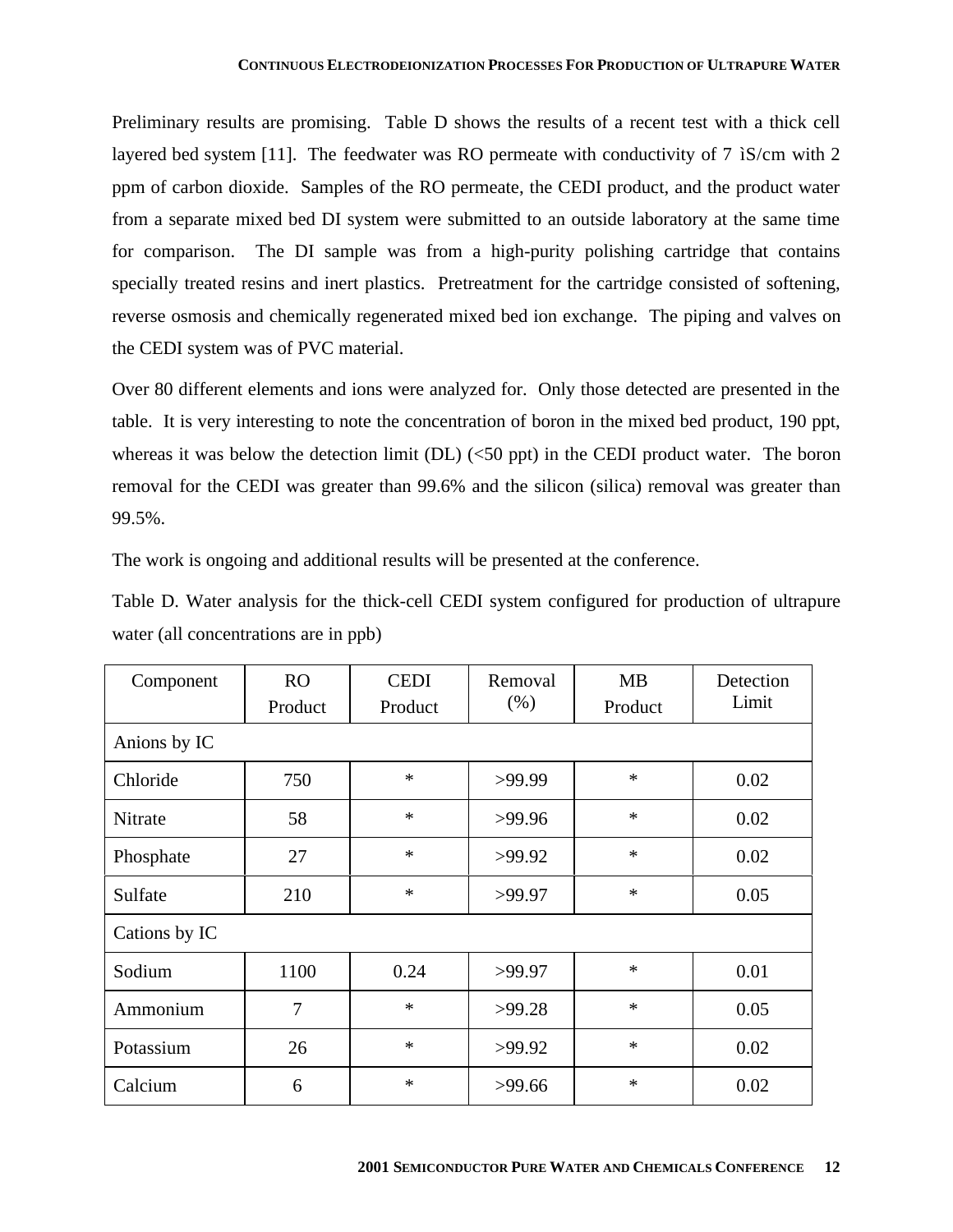| Trace Metals by ICP-MS |      |        |        |        |       |  |  |
|------------------------|------|--------|--------|--------|-------|--|--|
| Aluminum               | 0.22 | $\ast$ | >98.63 | $\ast$ | 0.003 |  |  |
| <b>Boron</b>           | 13   | $\ast$ | >99.61 | 0.19   | 0.05  |  |  |
| Lithium                | 0.05 | $\ast$ | >96.00 | $\ast$ | 0.002 |  |  |
| Manganese              | 0.03 | $\ast$ | >93.33 | $\ast$ | 0.002 |  |  |
| Potassium              | 23   | $\ast$ | >99.56 | $\ast$ | 0.1   |  |  |
| Rubidium               | 0.04 | $\ast$ | >97.50 | $\ast$ | 0.001 |  |  |
| Silicon                | 110  | $\ast$ | >99.54 | $\ast$ | 0.5   |  |  |
| Sodium                 | 1300 | 0.26   | >99.98 | $\ast$ | 0.007 |  |  |
| Zinc                   | 0.09 | $\ast$ | >94.44 | $\ast$ | 0.005 |  |  |

Below detection limit

## **SUMMARY**

Continuous Electrodeionization is a proven technology for microelectronic applications. Most current applications are for production of makeup DI water, although in-line operation in a polishing loop as well as wastewater reclamation is possible. Market forces as well as competitive pressures have resulted in rapid improvement in the deionization performance and reliability, as well as reduction in cost. Compared to ion exchange demineralizers for makeup, a RO/CEDI system can produce higher quality water, reduce or eliminate the use of chemicals, and lower the operating cost.

Current development efforts at U.S. Filter are focused on development of CEDI systems that can produce ultrapure water with quality equal to or better than that from a mixed bed polisher.

### **BIOS**

Li-Shiang Liang is the Product Development Manager in the R&D Department at U. S. Filter in Lowell, MA. He has worked on electrodeionization technology since joining the Process Water Division of Millipore, now part of U.S. Filter, in 1988. His responsibilities include new technology development and equipment design. He has a Ph.D. in Mechanical Engineering from